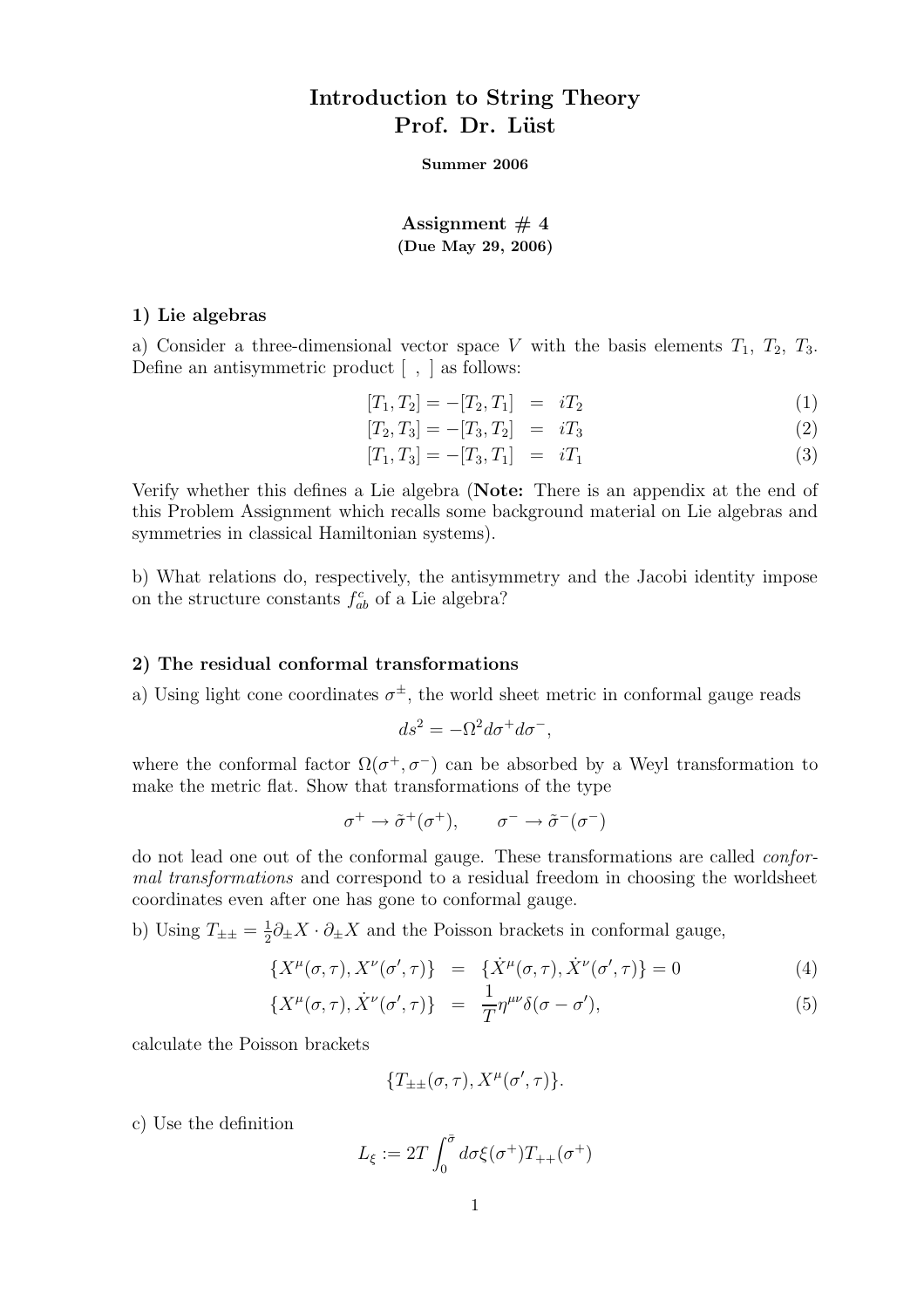and the result of part b) to calculate the Poisson bracket

$$
\{L_\xi,X^\mu(\sigma,\tau)\}
$$

and show that the  $L_{\xi}$  generate infinitesimal conformal transformations via the Poisson bracket.

d) For the closed string, one can also define the analogous quantities for T−− and decompose the functions  $\xi(\sigma^{\pm})$  into Fourier components  $e^{im\sigma^{\pm}}$ . The resulting generators  $L_m$  and  $\bar{L}_m$  then form two copies of the classical Virasoro algebra with respect to the Poisson bracket, i.e.,

$$
\{L_m, L_n\} = -i(m-n)L_{m+n}
$$

and similarly for the  $\bar{L}_m$ . Verify explicitly that the above commutation relations satisfy the Jacobi identity, i.e., form a Lie algebra.

e) Show that the generators  $L_0$ ,  $L_1$  and  $L_{-1}$  form a Lie subalgebra.

f) Show that the combination  $(\bar{L}_0 - L_0) = T \int_0^{2\pi} d\sigma \dot{X} \cdot X'$  generates rigid  $\sigma$ -translations along the closed string.

#### 3) Oscillator expansion

Consider the mode expansion of the closed string:

$$
X_R^{\mu}(\tau - \sigma) = \frac{1}{2}x^{\mu} + \frac{1}{4\pi T}p^{\mu}(\tau - \sigma) + \frac{i}{\sqrt{4\pi T}}\sum_{n \neq 0} \frac{1}{n} \alpha_n^{\mu} e^{-in(\tau - \sigma)}
$$
(6)

$$
X_L^{\mu}(\tau + \sigma) = \frac{1}{2}x^{\mu} + \frac{1}{4\pi T}p^{\mu}(\tau + \sigma) + \frac{i}{\sqrt{4\pi T}}\sum_{n \neq 0} \frac{1}{n}\bar{\alpha}_n^{\mu}e^{-in(\tau + \sigma)}.
$$
 (7)

Use the Poisson brackets

$$
\{\alpha_m^{\mu}, \alpha_n^{\nu}\} = \{\bar{\alpha}_m^{\mu}, \bar{\alpha}_n^{\nu}\} = -im\delta_{m+n}\eta^{\mu\nu}
$$
\n(8)

$$
\{x^{\mu}, p^{\nu}\} = \eta^{\mu\nu} \tag{9}
$$

to reproduce the Poisson brackets for  $X^{\mu}$  and  $\dot{X}^{\mu}$  given in Problem 2 b).

# Appendix

In this appendix, we briefly recall some elementary terminology concerning the implementation of continuous symmetries in classical Hamiltonian mechanics.

#### Continuous symmetries, Lie groups and Lie algebras

In general, a symmetry of a physical system denotes a transformation of the system's dynamical variables that leaves the kinematical and dynamical structure of the system invariant. The combination of two symmetry transformations is again a symmetry transformation, and the set of all symmetry transformations of a system naturally carries the structure of a group, the "symmetry group".

In physical systems, one encounters discrete as well as continuous symmetry groups. Discrete symmetry groups such as, e.g., parity or charge conjugation have only finitely many group elements. A continuous symmetry group, on the other hand, has infinitely many elements that can be parameterized by one or more real parameters  $\lambda^a$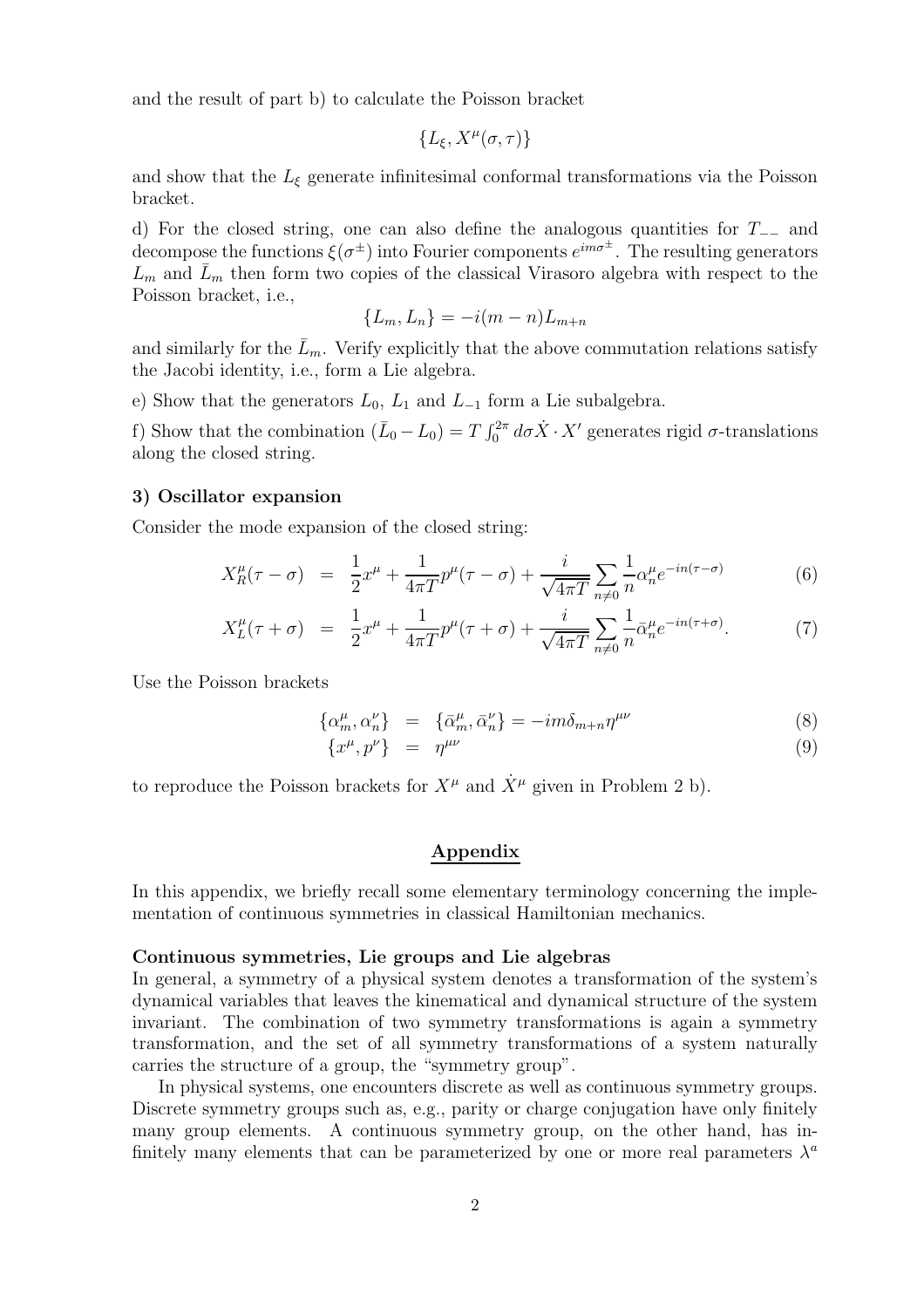$(a = 1, \ldots, n)$ . Viewing the parameters  $\lambda^a$  as local coordinates, such a group can be considered a manifold. Groups that are differentiable manifolds such that the group operations are differentiable are called Lie groups. Important examples of Lie groups are provided by the classical matrix groups such as  $SO(n)$ ,  $SU(n)$  etc.

The group  $SU(2)$ , for example, is defined to be the group of unitary  $(2\times 2)$ -matrices of unit determinant. Any such group element,  $U$ , can be written as

$$
U=e^{i\lambda^a T_a}
$$

where  $T_a = \sigma_a$   $(a = 1, 2, 3)$  are the three Pauli matrices. Thus,  $SU(2)$  is parameterized by three real parameters  $\lambda^1$ ,  $\lambda^2$ ,  $\lambda^3$  and is thus a differentiable manifold of real dimension three (which turns out to be the three-sphere  $S^3$ ).

The set of all possible linear combinations of the Pauli matrices,  $v = v^a \sigma_a$  ( $v^a \in \mathbb{R}^3$ ), forms a three-dimensional vector space  $V$ . As the Pauli matrices close into themselves under commutation:

$$
[\sigma_a, \sigma_b] = 2i\epsilon_{abc}\sigma_c,
$$

one can use the commutator of the  $\sigma_a$  to define a product on the whole of V:

$$
[v, w] = [v^a \sigma_a, w^b \sigma_b] := v^a w^b [\sigma_a, \sigma_b] = 2i v^a w^b \epsilon_{abc} \sigma_c.
$$

This product satisfies:

(i) Antisymmetry:

 $[v, w] = -[w, v]$ 

(ii) Jacobi identity:

$$
[v, [w, u]] + [u, [v, w]] + [w, [u, v]] = 0.
$$

In general, a vector space V with a product  $[ , ] : V \times V \rightarrow V$  that satisfies the conditions (i) and (ii) above is called a Lie algebra. Denoting a set of basis elements of V by  $T_a$   $(a = 1, \ldots, \dim(V))$ , the product  $\lceil , \rceil$  is completely specified by the commutation relations

$$
[T_a, T_b] = i f_{ab}^c T_c
$$

of the basis elements. Here,  $f_{ab}^c$  are called the *structure constants* of the Lie algebra, which for the Lie algebra of  $SU(2)$  are simply given by the epsilon tensor  $f_{ab}^c = 2\epsilon_{abc}$ .

For small parameters  $\lambda^a$ , an  $SU(2)$  group element  $U = e^{i\lambda^a \sigma_a}$  is well approximated by the two lowest order terms:

$$
U\cong \mathbf{1}_2+i\lambda^a\sigma_a
$$

In this sense, the Lie algebra of  $SU(2)$  describes the infinitesimal neighbourhood of the group  $SU(2)$  at the unit element  $e = 1<sub>2</sub>$ . This is a general phenomenon for any Lie group: The tangent space of a d-dimensional Lie group  $G$  at the unit element,  $e$ , is a d-dimensional vector space,  $\mathbf{g}$ , which naturally inherits a product,  $\lceil \cdot \rceil$ ,  $\lceil \cdot \rceil$ , from the group multiplication in  $G$ . This product satisfies (i) and (ii) and hence makes the tangent space of G at e a Lie algebra.

As vector spaces are easier to handle than curved manifolds, physicists usually use the Lie algebra of a continuous symmetry group and the language of infinitesimal symmetries to describe the symmetries of a physical system. For classical Hamiltonian systems, this is done as follows: